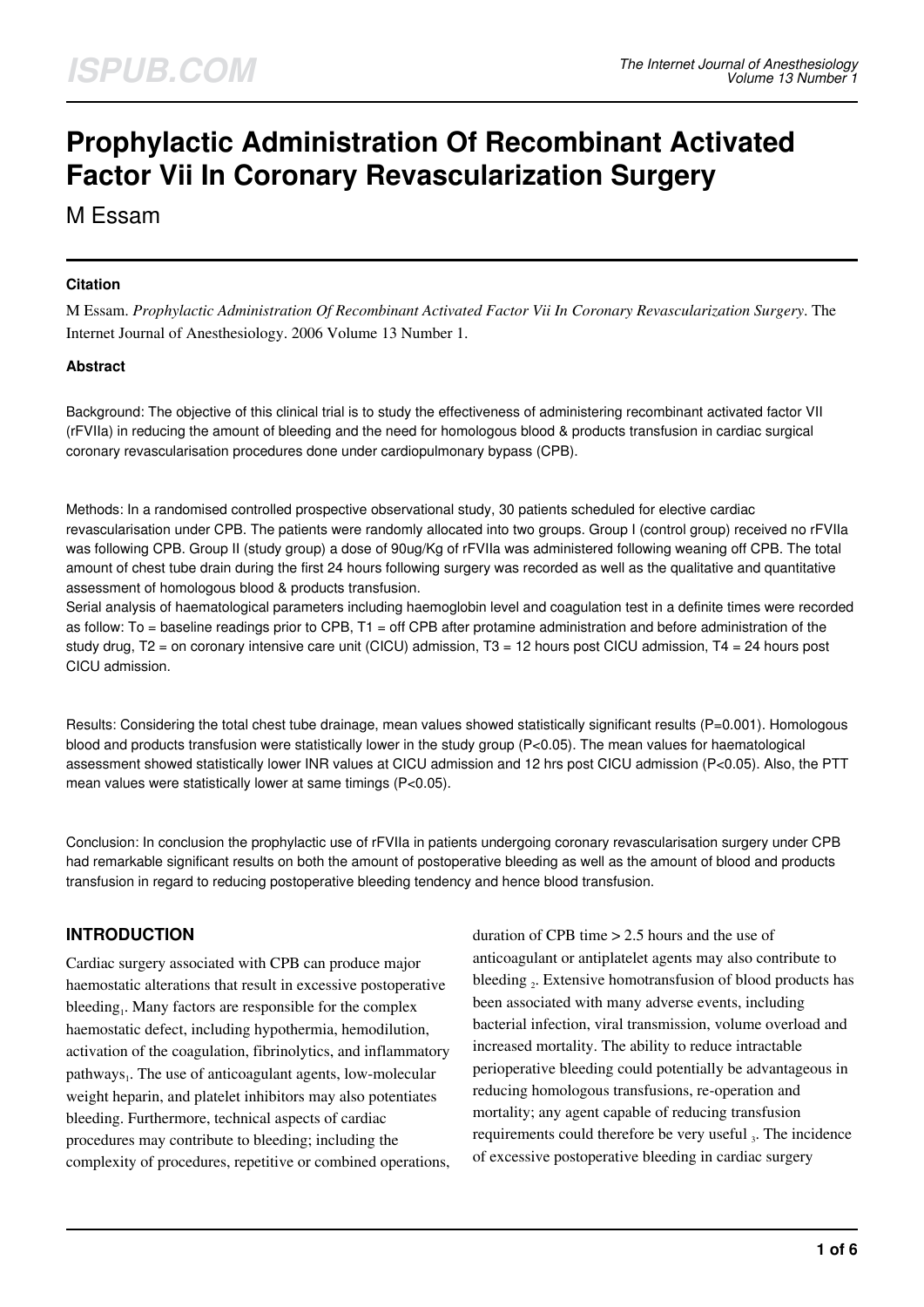reaches around 5 to 7% with blood loss > 2 L within the first 24 hours postoperatively <sub>4</sub>. Early postoperative reexploration due to bleeding and or tamponade reveals a surgically manageable source of bleeding in less than 50% of cases. However, surgical revision may be associated with multiple negative outcomes, such as increased mortality, prolonged mechanical ventilation, and higher rates of renal failure, postoperative arrhythmia, and infectious complications  $<sub>5</sub>$ . The use of therapeutic doses of rFVIIa is</sub> currently suggested for the management of life-threatening postoperative bleeding refractory to both surgical intervention and conventional pharmacotherapy. Recombinant FVIIa is a potent procoagulant active at sites of tissue damage which acts locally without causing general hypercoagulation 6. Therapeutic dosage of rFVIIa results in it's binding to most tissue factor molecules with initiation of the extrinsic pathway of the coagulation cascade which leads to activation of maximum quantities of factor X with subsequent massive generation of thrombin. At the same time, factor IX of the procoagulation activity increases  $_6$ .

The aim of the present work is to study the effectiveness of administering rFVIIa in reducing the amount of bleeding and the need for homologous blood and or products transfusion following cardiac surgical procedures performed under CBP.

# **PATIENTS & METHODS**

This study took place at King Fahad Cardiac Centre, King Saud University, Saudi Arabia. After obtaining hospital ethics committee approval and patient's informed consent 30 patients were studied. In this randomised controlled prospective observational study. Patients were scheduled to undergo elective cardiac revascularisation procedure that was previously determined to be under CPB whether by the tepid CPB method or by the on pump beating heart technique. Randomisation was established through sealed envelops. Exclusion criteria included patients with known medical history of any haematological disorders, receiving clopidogrel therapy till night of surgery, lengthy CPB with > 120 min, or patients subjected for re-exploration. Patients were randomly allocated into two groups. Group I (control group) received no rFVIIa following CPB. Group II (study group) received a dose of 90ug/Kg of rFVIIa following weaning off CPB. All patients received standard anaesthesia and perioperative care according to the standard protocol in our centre within practice of the range of consultant anaesthetists and surgeons involved. This included the use of a standardized anticoagulation regimen and a cell-salvage device.

The anticoagulation regimen comprised heparin 300 IU/kg to achieve activated clotting time (ACT) >400 s prior to CPB, if not achieved, further boluses of heparin

100 IU/kg were administered. Intraoperative cell salvage of shed blood was used from skin incision until closure of the sternum at the completion of surgery. The bypass flow was 2.4 L/min/m2 and the trigger for the transfusion of own blood was haemoglobin concentration <7 g/dl. Mean arterial pressures were maintained between 50 and 80 mm Hg using phenylepherine. After re-warming and completion of surgery patients were weaned from the CPB machine. After termination of CPB, protamine 3 mg/kg was given. Then patients in study group received rFVIIa 90 ug/kg. After aortic decannulation the residual volume within CPB circuit was drained into the cell-salvage device. Subsequently, this blood and salvaged shed blood were washed and centrifuged by the cell-salvage device and then re-transfused to the patient.

The total amount of chest tube drain during the first 24 hours following surgery was recorded as well as the qualitative and quantitative assessment of homologous blood and or products transfusion.

Serial analysis of haematological parameters including haemoglobin level and coagulation tests in a definite data points performed as follow: To = baseline readings prior to CPB, T1 = off CPB after protamine administration and before administration of the study drug,  $T2 =$  on CICU admission,  $T3 = 12$  hours post CICU admission,  $T4 = 24$ hours post CICU admission.

Descriptive analysis was done using the SPSS statistical package version 13.0. Data were presented as mean  $\pm$  SD and numbers. Groups were compared using the parametric or the non-parametric versions of t-test with Welch correction. Nominal data were compared using the chi-square test or alternatively by fisher's exact test. P value  $< 0.05$  was considered significant.

# **RESULTS**

Results showed that the two groups were comparable regarding their demographic data and time of CPB (table 1). The chest tube drainage mean value in the study group was significantly lower than the control group (P< 0.05) (table 2). Also the mean value of homologous blood and products transfusion were statistically lower in the study group versus the control group (table 2). Regarding the mean values for haematological assessment, results showed statistically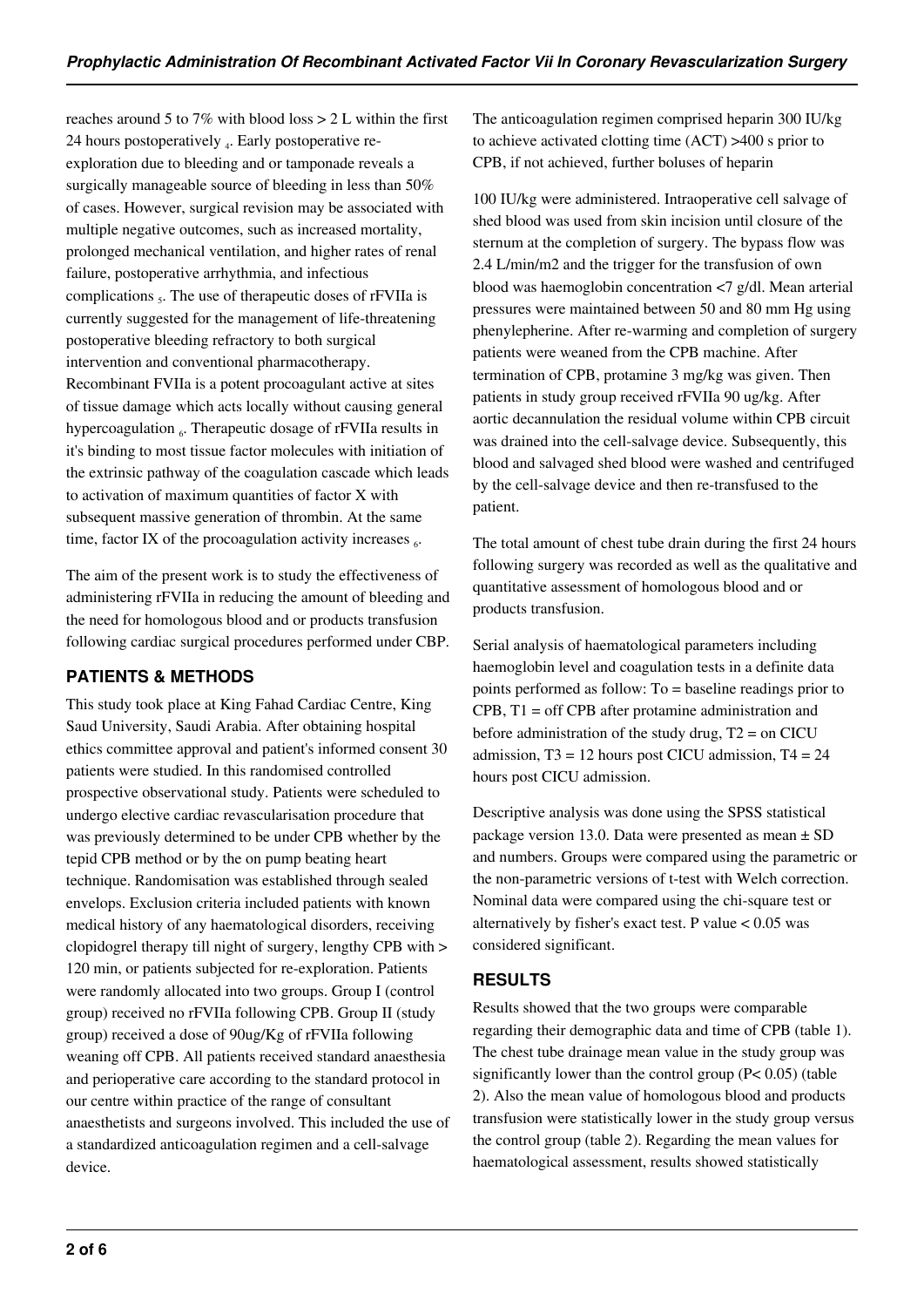lower INR values at CICU admission and 12 hrs post CICU admission (P<0.05) (table 3).

## **Figure 1**

Table 1: Patient Demographic data (Mean ±SD)

|                                                          | <b>Control Group</b><br>$n = 15$ | Study Group<br>$n = 15$ | p value |
|----------------------------------------------------------|----------------------------------|-------------------------|---------|
| Age (yr)<br>Weight (Kg)<br>Height (cm)<br>CPB Time (min) | $61.4 \pm 4.86$                  | $59.46 \pm 6.45$        | 0.124   |
|                                                          | $79 \pm 6.164$                   | $79.2 \pm 6.95$         | 0.725   |
|                                                          | $167.4 \pm 6.82$                 | $167.1 \pm 6.03$        | 0.604   |
|                                                          | $100.8 + 9.8$                    | $100.2 \pm 8.572$       | 0.454   |

## **Figure 2**

Table 2: Chest tube drain in 24 hr and transfusion products in ml (Mean  $\pm$  SD)

|                                         | Control Group<br>$n = 15$           | Study Group<br>$n = 15$  | p value               |
|-----------------------------------------|-------------------------------------|--------------------------|-----------------------|
| Chest tube drain in 24 lus (ml)         | 620.33±108.33 *                     | 435±93.86 *              | $0.001$ *             |
| <b>PRBCs</b><br><b>FFP</b><br>Platelets | 516.66±175.93 *                     | 316.6±333,6*             | $0.047*$              |
|                                         | $270 + 1.181.06$ *<br>106.6±67.78 * | $60\pm94.8*$<br>40±68.6* | $0.004*$<br>$0.021$ * |

\* Significant P< 0.05

## **Figure 3**

Table 3: Haematological Assessment (Mean ±SD) (P

|                     | Control Group<br>$N=15$ | <b>Study Group</b><br>$N=15$       | p value   |
|---------------------|-------------------------|------------------------------------|-----------|
| $T0 =$ Baseline     |                         |                                    |           |
| Haemoglobin (g/dl)  | 12.56±1.22              | 12.56 ± 0.79                       | 0.985     |
| <b>INR</b>          | 1.04±0.12               | $1.02 \pm 0.108$                   | 0.677     |
| PTT (sec)           | 33 2±5.41               | 32.06±4.18                         | 0.284     |
| Fibrinogen (g/l)    | 3.04±0.56               | $3.11 \pm 0.64$                    | 0.533     |
| $T1 = Off$ CPB      |                         |                                    |           |
| Haemoglobin (g/dl)  | 8.53±0.72               | 8.66±0.47                          | 0.34      |
| <b>INR</b>          | 2.38±0.4                | 2.53±0.45                          | 0.168     |
| PTT (sec)           | 54.11±2.36              | 52.23±14.02                        | 0.6818    |
| Fibrinogen (g/l)    | $2.12 \pm 0.38$         | 2.2±0.34                           | 0.118     |
| T2 = CICU Admission |                         |                                    |           |
| Haemoglobin (g/dl)  | $9.27 \pm 0.82$         | $9.26 \pm 0.68$                    | 0.959     |
| <b>INR</b>          | $1.4 + 0.17 +$          | $1.26 \pm 0.09$ *                  | $0.018*$  |
| PTT (sec)           | 53.86 ±8.71 *           | 49±6.32 *                          | $0.04$ *  |
| Fibrinogen (g/l)    | $2.21 \pm 0.26$         | $2.35 \pm 0.32$                    | 0.196     |
| $T3 = 12$ kes CICU  |                         |                                    |           |
| Haemoglobin (g/dl)  |                         | $9.51 \pm 0.63$<br>$9.71 \pm 0.61$ | 0.098     |
| <b>INR</b>          | $1.52 \pm 0.19$ *       | $1.3\pm 0.12$ *                    | $0.004*$  |
| PTT (sec)           |                         | 39 06 ± 2.2 *                      | $0.001$ * |
| Fibrinogen (g/l)    | 49 86±13.6 *            |                                    | 0.334     |
|                     | $2.26 \pm 0.25$         | $2.33 \pm 0.26$                    |           |
| $T4 = 24$ lars CICU |                         |                                    |           |
| Haemoglobin (g/dl)  | $9.03 \pm 2.26$         | $9.9 \pm 0.74$                     | 0.159     |
| <b>INR</b>          | $1.14 \pm 0.09$         | $1.1 + 0.13$                       | 0.337     |
| PTT (sec)           | 39.6±6.07               | 38.67 ± 9.43                       | 0.751     |
| Fibrinogen (g/l)    | $2.28 \pm 0.17$         | $2.34 \pm 0.23$                    | 0.322     |

## **Figure 4**

Figure 1: Trend of haemoglobin concentration in both groups



Also, the PTT mean values were statistically lower at same timings in the study group versus the control one (P<0.05) (table 3). Volume of transfused cell saved blood was comparable in both groups (figure 2).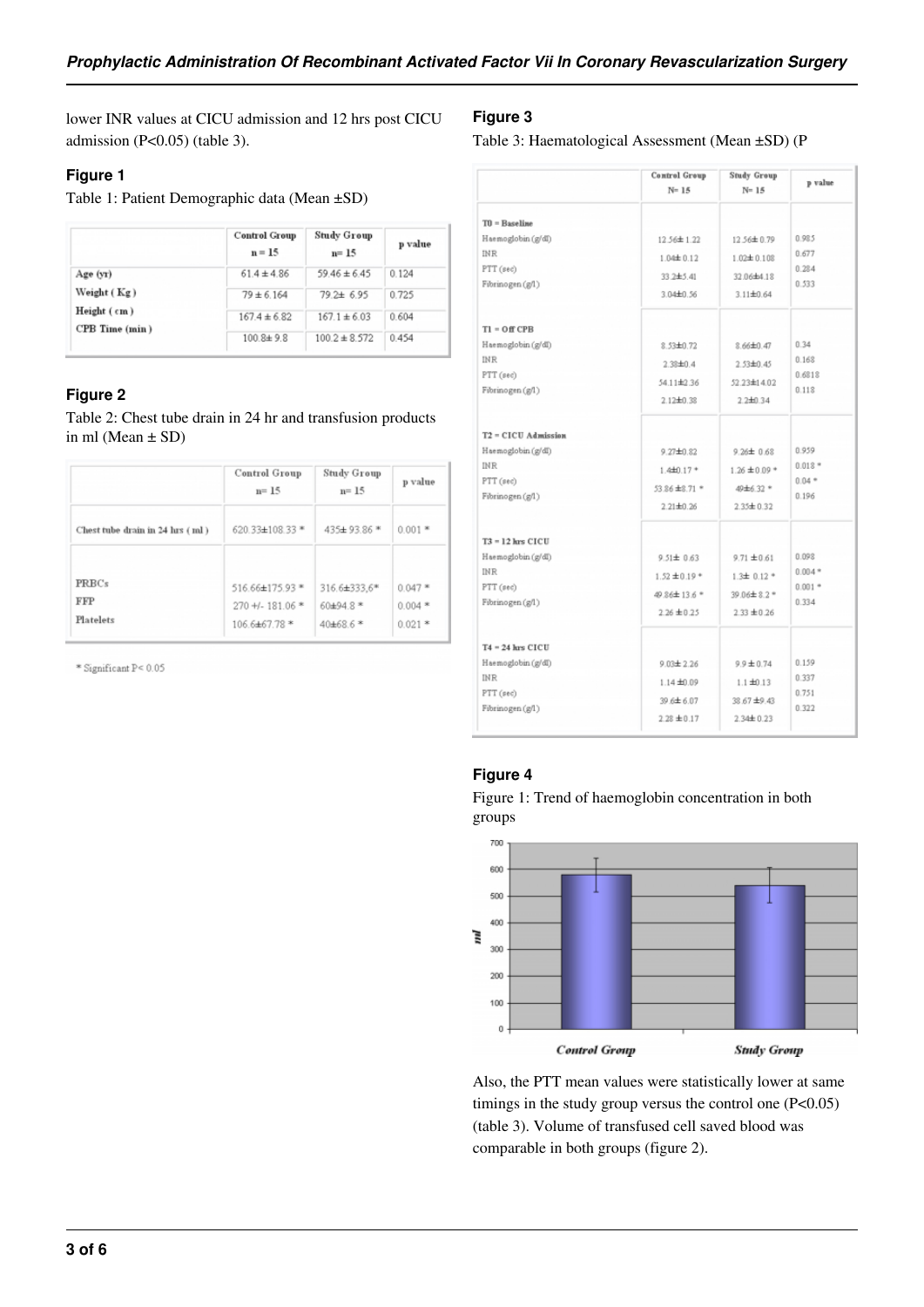#### **Figure 5**

Figure 2: Volume of transfused cell-saved own blood in both groups



## **DISCUSSION**

Excessive postoperative bleeding is a drastic complication occurring in 5–7% of cardiac surgeries with CPB, which often requires re-exploration and the transfusion of large quantities of red blood cells, plasma and platelets <sub>4</sub>. Increased postoperative morbidity and mortality are also associated with excessive bleeding, with the need for reexploration, and are probably related to the massive transfusion of blood products. Although haemostatic agents as anti-fibrinolytics are frequently used, yet they may not be effective in all cases  $_7$ .

Relatively little is known about the molecular mechanisms by which rFVIIa induces the formation of a stable haemostatic plug  $_6$ . Most researchers in the field agree that rFVIIa has no direct effect on haemostatic plug formation, but exerts an effect by enhancing thrombin generation at sites of tissue injury. However, controversy exists regarding the mechanisms by which this occurs, specifically the role and source of the protein tissue factor (TF). When vessel injury occurs in normal subjects, sub-endothelial cells that express TF are exposed to the blood. Subsequently TF binds to and activates FVII. The resulting TF-FVIIa complex catalyzes the conversion of factor X into its active form (Xa) leading to thrombin formation and platelet activation. This creates a surface that supports the binding of coagulation factors and thereby facilitates the full thrombin burst necessary for haemostasis 6.

Bleeding after cardiac surgery is complex in origin. Provided that adequate surgical haemostasis has occurred, the residual bleeding results from a mixture of hypothermia, platelet dysfunction and haemodilution of red blood cells and

coagulation factors. The formation of a stable fibrin plug at the site of endovascular disruption is a complex event, with the interaction of circulating VIIa and tissue factor playing a key initiating role  $_8$ .

In this pilot study, results showed that prophylactic use rFVIIa significantly reduces both the excessive postoperative bleeding and the amount needed of homologous blood and products transfusion as explained to an extent by the statistically significant improvement in coagulation profile of the study group in the postoperative period. Although haemoglobin concentrations were comparable in both groups, yet this was achieved in the control group with a significantly higher volume of PRBCs transfusion.

The prophylactic use rFVIIa was studied by Diprose and colleagues on 20 adult patients undergoing complex noncoronary cardiac surgery 9. At cessation of CPB, they neutralized heparin and randomized patients to either rFVIIa 90 ug/kg or an equivalent dose of normal saline. Blood products and anti-fibrinolytics were then administered according to protocol. The treated group received a total of 13 units of allogeneic blood products compared with 105 units in the placebo group and they concluded that rFVIIa has exciting potential as a prophylactic haemostatic agent 9. In another case series of cardiac surgical patients with intractable postoperative bleeding done by Vanek and colleagues, they reported that Administration of recombinant activated factor VII was associated with significant reduction in blood loss ( $P < 0.05$ ) and shortening of INR and APTT in laboratory tests  $_4$ .

The magnitude of research regarding rFVIIa in cardiac surgical practice had reached a level that enables Oliver W. and colleagues to run a systematic review, but with a limitation of that the majority of studies included were small non-randomized studies 10. While they end into a conclusion that recombinant factor VIIa is a potent prohemostatic agent, and it possesses a role for cessation of life-threatening refractory haemorrhage associated with cardiac surgery. They suggested that there is currently little evidence to suggest a prophylactic role, and well-designed, multicenter, randomized controlled trials are required to definitively answer questions on the cost effectiveness, appropriate dosing regime, and safety profile of rFVIIa within specific patient groups $_{10}$ . From the author point of view regarding the cost of rFVIIa, that in spite of being relatively high, yet it had to be weighed against the cost of blood and products transfusion, re-exploration of patients in the postoperative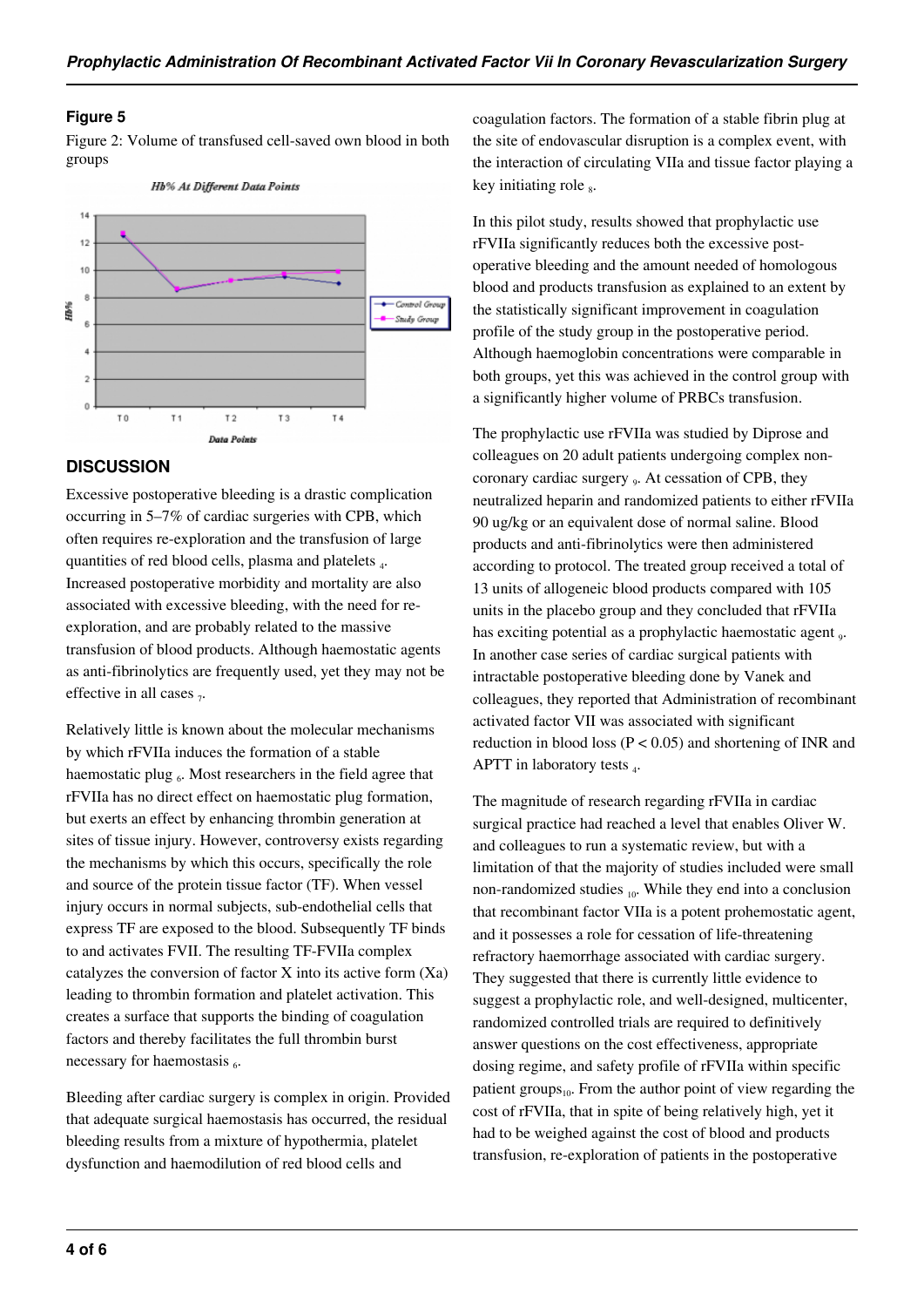period and length of stay in the CICU.

In conclusion prophylactic use of rFVIIa in this pilot study in patient undergoing coronary revascularisation surgery had remarkable results in reducing postoperative bleeding tendency and hence blood transfusion. However, another randomised study is required on large sample size to prove our results.

#### **References**

1. Steiner ME, Key NS and Levy JH. Activated recombinant factor

VII in cardiac surgery. Curr Opin Anesthesiol 2005; 18:89-92.

2. Gill R, Herbertson M, Diprose P. New alternatives for control of severe cardiac

surgical bleeding. Semin Hematol 2004; 41: 174-82.

3. Karkouti K, Beattie WS, Wijeysundera DN et al.

Recombinant factor VIIa for

intractable blood loss after cardiac surgery: a propensity score-matched case-

control analysis. Transfusion 2005; 45: 26-34.

4. Tomas V, Zbynek S, Jakub H, et al. Use of Recombinant Activated Factor VII in

cardiac surgery for an effective treatment of severe intractable bleeding.

Jpn Heart J 2004; 45:855-60. 5. Moulton MJ, Creswell LL, Mackey ME, et al. Reexploration for bleeding is a risk factor for adverse outcomes after cardiac operations. J Thorac Cardiovasc Surg 1996; 111:1037-46. 6. Hedner U, Ingerslev J.Clinical use of activated recombinant FVIIa (rFVIIa). Transfus Sci 1998; 19: 163-76. 7. Moons AH, Levi M, Peters RJ. Tissue factor and coronary artery disease. Cardiovasc Res 2002; 53: 313-25. 8. Hall TS, Since JC, Spotnitz AJ. Haemorrhage related reexploration following open heart surgery: the impact of pre-operative and post-operative coagulation testing. Cardiovasc Surg 2002; 10:146-153. 9. Diprose P, Herbertson MJ, O'Shaughnessy D, et al. Activated recombinant factor VII after cardiopulmonary bypass reduces allogenic transfusion in complex non-coronary cardiac surgery: randomized double-blind placebo-controlled pilot study. Br J Anaesth 2005; 95: 596-602. 10. Oliver W., Kaushik M., Vassilis H., et al. Recombinant activated factor VII in cardiac surgery: a systematic review. Ann Thorac Surg

2007; 83:707-14.